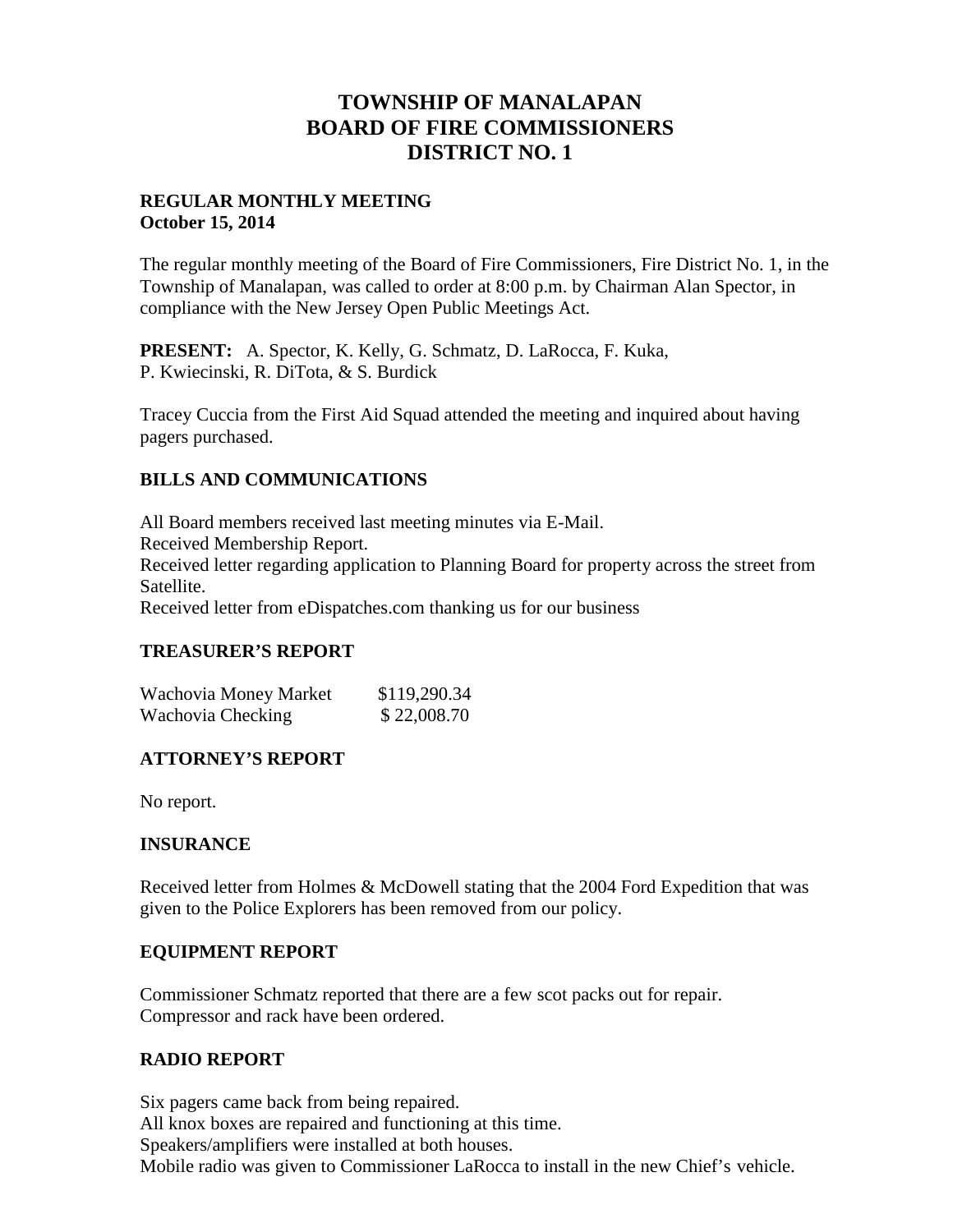## **CHIEF'S REPORT**

Chief Kuka reported there were 57 calls for the month of September. In-house training to take place this month. Discussion was held regarding use of the gym at the Satellite and a personnel issue. Discussion regarding moving forward with discipline on preventable accidents. Open House was cancelled due to inclement weather and will not be rescheduled. Fire prevention visits to the schools went very well.

## **TRUCK REPORT**

26-1-80 – Still waiting to hear back from Fire & Safety regarding control box; believe it is covered under 5 year warranty and would only be responsible for labor. 26-1-77 – Back regulator valve for the light tower replaced. 26-1-73 – Fitting was rotted and causing the leak; has been repaired.

#### **ASSOCIATION REPORT**

Had an issue with the ice machine in the back building. Fuel tank has been painted.

## **TRUSTEES' REPORT**

No report.

## **OLD BUSINESS**

See attached.

#### **NEW BUSINESS**

Commissioner Kelly made a motion to pay all vouchers; this was seconded by Commissioner LaRocca. All voted aye.

Discussion was held regarding the purchasing of a new truck and space cap for next year.

Meeting opened to the public at 9:05 P.M.

A motion was made by Commissioner Spector to adjourn; it was seconded by Commissioner Kelly and all voted aye.

Meeting adjourned at 9:06 P.M.

Respectfully submitted, Kenneth Kelly, Clerk